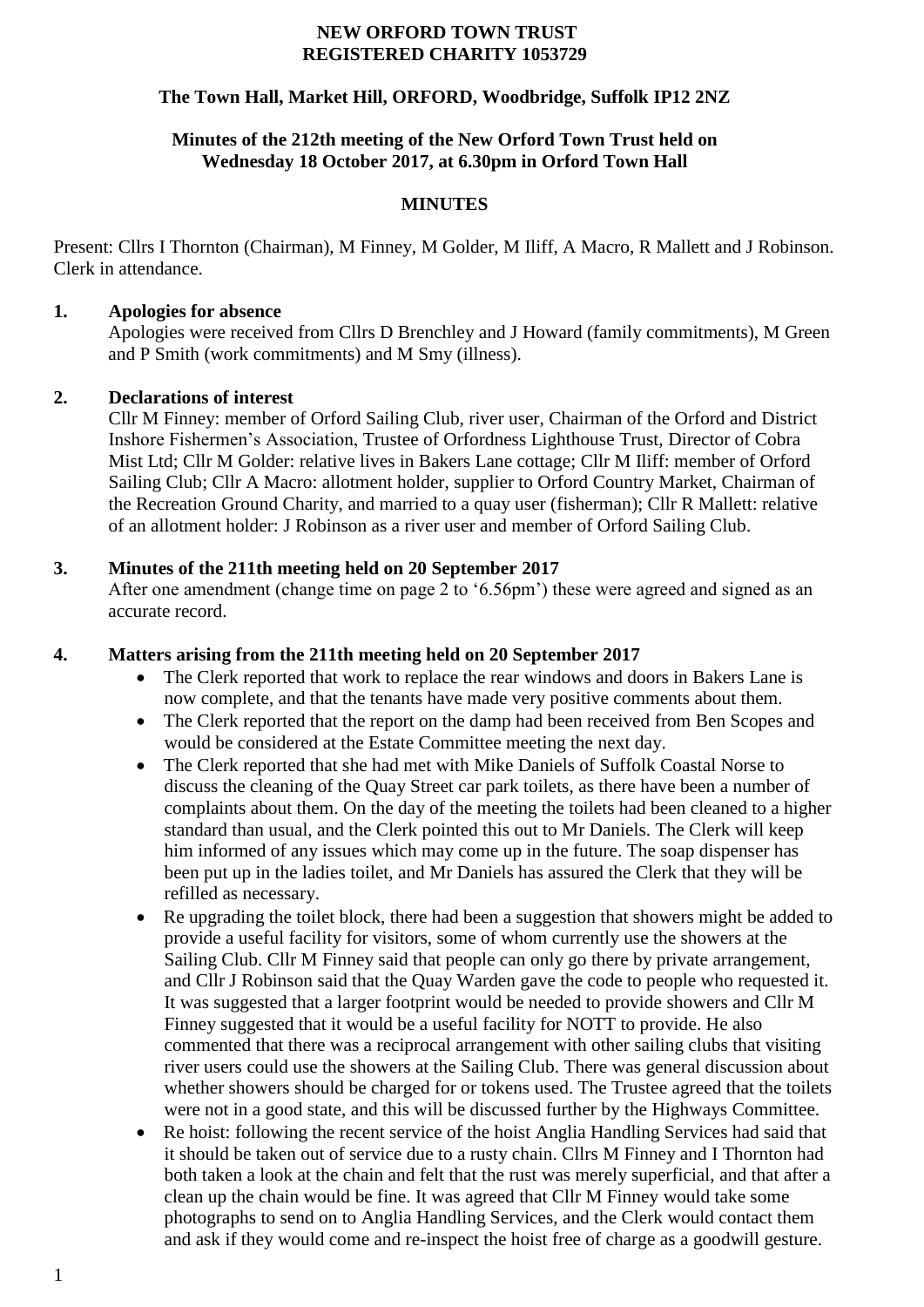Cllr M Finney said that the fishermen had said they were not sure the hoist was fit for purpose, and the Clerk commented that the fishermen had seen details of the specification before NOTT ordered it. If Anglia Handling won't return to re-inspect, NOTT will need to find a new contractor on the LEEA website.

# **ACTION Cllr M Finney to take photographs as above**

## **5. Treasurer's report**

Cheques and balances from 1 to 30 September 2017 These were accepted and signed by the Trustee.

## **6. Committee reports**

No **Estates/Highways** meeting this month

Minutes of a **Riverside** meeting held on 2 October 2017

- The Clerk confirmed that R Frost has a draft copy of the lease.
- The Clerk confirmed that Chris Green had cut the grass on the area beside the Riverside pond.
- Cllr M Finney questioned why the Riverside Committee felt that having a riverside questionnaire available all the time would result in getting a skewed view. Many businesses request feedback all the time. He questioned how many of the 100 forms were given to visitors. Cllr I Thornton said that questionnaires had been given out to a wide range of people including those visiting the pub and tea room, and crabbing.
- Re request from resident for a plot suitable to build small boats, but all plots are currently taken. There was a suggestion there is an existing concrete plinth in Millennium Wood which might make a suitable base for a new plot. It is understood that there may also be an electric supply nearby. This will be discussed further by the Estates Committee.

## **7. General Trust business**

- Clerk's report on outstanding matters
- Letter from Paul Forecast (Regional Director of the National Trust) re pontoon lease, asking the Trustee to consider granting a lease longer than 5 years. This has been discussed by the Trustee on a number of occasions previously, but the Trustee was adamant that it did not want to grant a term longer than this. Cllr J Robinson stressed the importance of taking into account Cobra Mist Ltd and Orford Ness Lighthouse Trust and their need to access Orford Ness.

## **ACTION Clerk to respond to Mr Forecast as above**

 Summary of General Data Protection Regulation course attended by the Clerk and Treasurer: the Clerk explained that NOTT will need to have a designated Data Protection Officer, who must have expert legal knowledge of Data Protection law. This means that it is not a role that can be fulfilled by the Clerk or a member of the Trustee. The course had been given by Robert Masson of The DPO Centre. A company such as his would be able to provide advice and act as Data Protection Officer. NOTT will need to budget for this, and the Treasurer has suggested a sum of around £2500 in the first year. It is hoped that once things are in place that this might be reduced in subsequent years. The Trustee agreed that the Clerk should contact The DPO Centre to progress this.

## **ACTION Clerk to contact DPO Centre as above**

- Trustee's report, for approval: this was approved with one minor amendment, and the Clerk will forward this to Scrutton Bland.
- Credit card policy, for approval: this was approved by the Trustee.

## **8. Correspondence**

- Letters of thanks from David Murdoch, RNLI, East of England Ambulance Service (for Orford Community First Responders), and the League of Friends of Aldeburgh and District Community Hospital
- Letter from RSPB re support for grant from Viridor: RSPB wishes to apply for a grant of £50,000 towards work to the north end of Havergate Island to help to provide storage for flood water. The Trustee agreed that this work was important and was happy to support